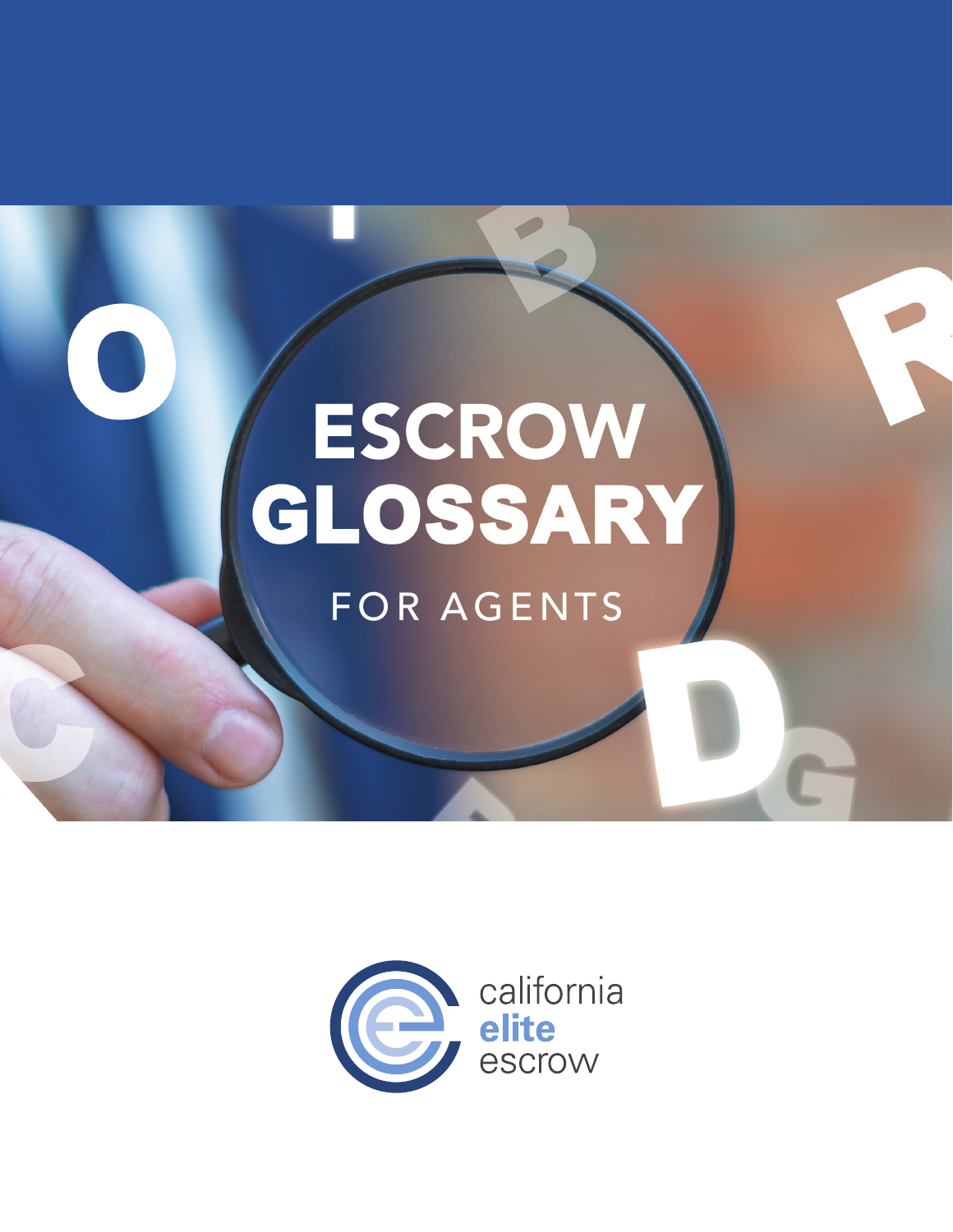### Opening Pre-Escrow

Net Sheet: Rough preliminary estimate provided to seller detailing closing costs.

Initial Deposit: Amount required to open escrow in the form parties agree to in the contract. Item 3 on the CAR RPA.

Tax Roll: Detail provided by title insurer that lists disposition of the issued current and supplemental tax bills. Assessed owner is also detailed. Short-term investors or estates who do not appear as an "Assessed Owner" on the tax roll during escrow can expect to owe supplemental tax bills post-closing.

Third Party Deposit: Funds received by escrow holder from a party other than the contracted principal. We need authorization from depositor to credit funds to the intended party.

**Escrow Holder Acknowledgment:** Completed by escrow holder upon receipt of the initial deposit.

Supplemental Escrow Instructions: Escrow holders general provisions for handling the transaction. Presented to principals for signature after the receipt of the initial deposit and expected to be returned within 5 days.

Vesting: Instructions received by borrowers on the manner in which they intend to hold title.

FinCen GTO: Applies when buyer is vesting in an Entity such as an LLC or a Corporation. The Financial Crimes Network of United States Treasury enacted a Geographic Targeting Order to assist in combatting money laundering. The title insurers are responsible for collecting buyer identity documents for certain 1-4 residential transactions where the buyer is vesting in an entity and not using conventional financing. More info [here](https://www.fincen.gov/news/news-releases/fincen-reissues-real-estate-geographic-targeting-orders-12-metropolitan-areas-2).

#### Loan Collaboration

TRID: TILA (Truth in Lending Act) RESPA (Real Estate Settlement Procedures Act Integrated Disclosures). These new regulations issued in 2014 by the newly formed [CFPB](https://www.consumerfinance.gov/) reset the loan cycle requirements for how lenders process their loans and what is required from borrowers before an estimate is issued.

[CFPB](https://www.consumerfinance.gov/): Federal Consumer Agency responsible for overseeing most conventional 1-4 residential loans and other consumer related financial products.

Homebuyer toolkit [here](https://www.consumerfinance.gov/owning-a-home/).

Mortgage Loan Application: Consists of applicants name, income, social security number, property address, purchase price and loan amount being submitted to originator. This information, at the Acceptance of Offer, triggers the loan estimate.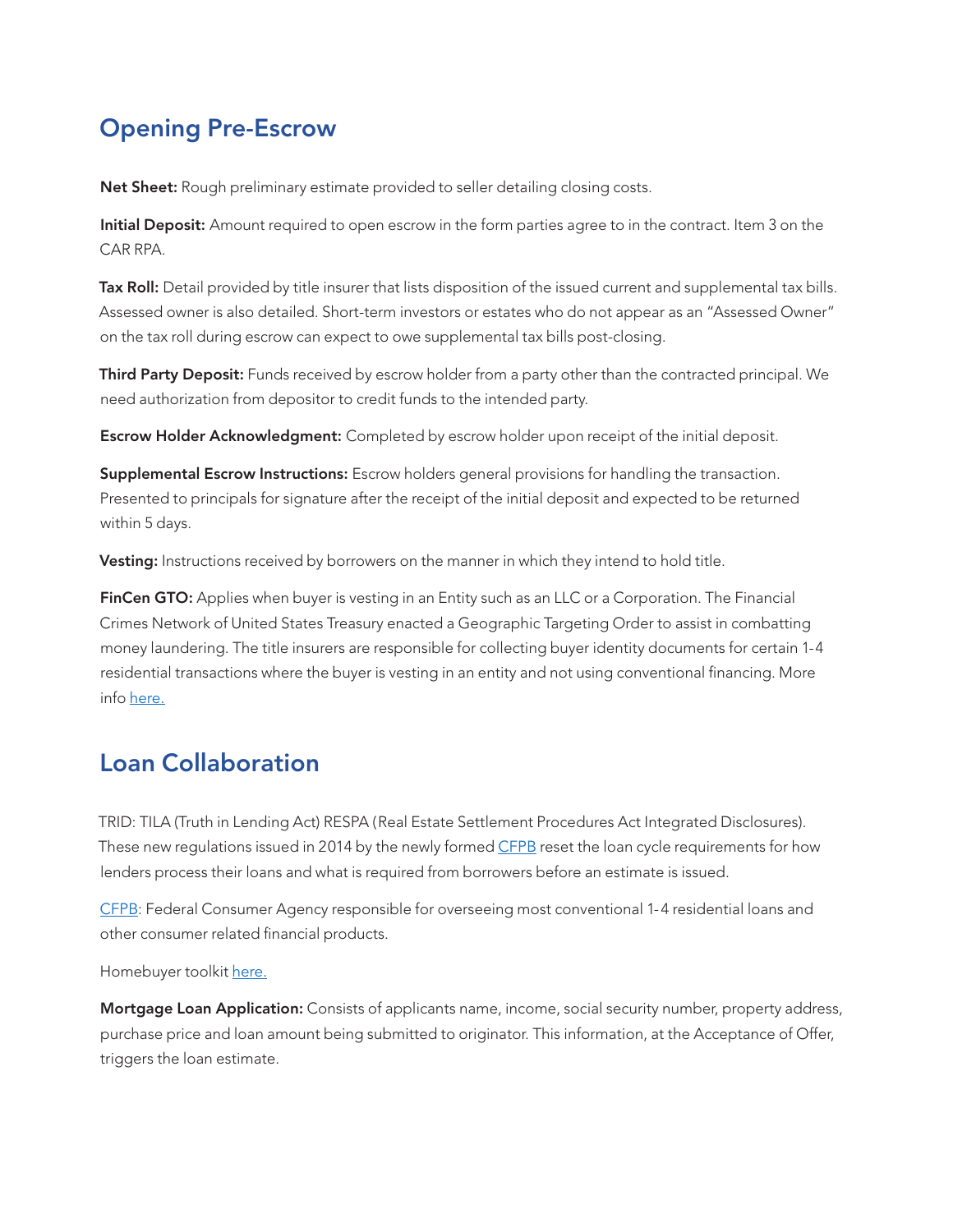Loan Estimate: Federally standardized form provided to the borrower no later than three business days from the date the buyer submits loan application to originator. Designed to assist buyer in comparative shopping from multiple originators. [More info here.](https://www.consumerfinance.gov/policy-compliance/know-you-owe-mortgages/new-disclosures-streamline-process/)

Credits: Prepare to disclose any credits that result from inspections or other matters as early in the transaction as possible so that they are included in final loan disclosure and lender approves.

Closing Disclosure: Delivered 3 business days prior to loan document signing. Details of final fees and loan terms [here.](https://www.consumerfinance.gov/owning-a-home/closing-disclosure/)

Loan Documents: Receipt requested one week prior to contracted recording date to ensure a smooth and timely close. Notarization required and notary selection may be restricted by lender.

#### Processing and Clearing Title

Preliminary Report: Document created by the title insurer that offers information on liens and underlying documents affecting the property.

Payoff Demand: Document addresses to escrow holder that details amount owed for an underlying deed of trust or lien.

FIRPTA: Foreign Investment in Real Property Tax Act Requires withholding of up to 15% of the sales price for certain foreign sellers. Affidavit is presented to seller in escrow. More details and FAQ [here.](https://www.irs.gov/individuals/international-taxpayers/firpta-withholding)

Franchise Tax Board Real Estate Withholding Statement 593: This form, transmitted to the Franchise Tax Board on all real estate transactions 100k or more, determines whether state tax withholding will be required at close. Instructions [here.](https://www.ftb.ca.gov/forms/2021/2021-593-instructions.html)

Internal revenue Service 1099-S Information Form: Sellers complete this form to assist escrow holder in reporting the transaction to the IRS. More on the requirements [here.](https://www.irs.gov/forms-pubs/about-form-1099-s)

PACE/HERO: An energy-efficient loan that must be disclosed to escrow and buyer. Payment are sometimes paid by seller along with the property tax bill.

City Reports: Some cities require reports at the point of transfer. These reports disclose a variety of safety and other local compliance issues. Affected cities [here.](https://glenoaksescrow.com/portfolio-items/city-reports/)

Supplemental Tax Bill: A bill reflecting stepped-up tax basis most commonly due to a transfer, construction, or death. Short-term seller investors or estates are responsible for paying bills issued prior to close. Bills for current tax year are prorated accordingly.

Very High Fire Hazard Severity: City of Los Angeles properties within this zone may be subject to regular fire department inspections and other fire mitigation costs. Unpaid mitigation may show up on the preliminary report, city report or both. More info [here.](https://gis.data.ca.gov/datasets/789d5286736248f69c4515c04f58f414)